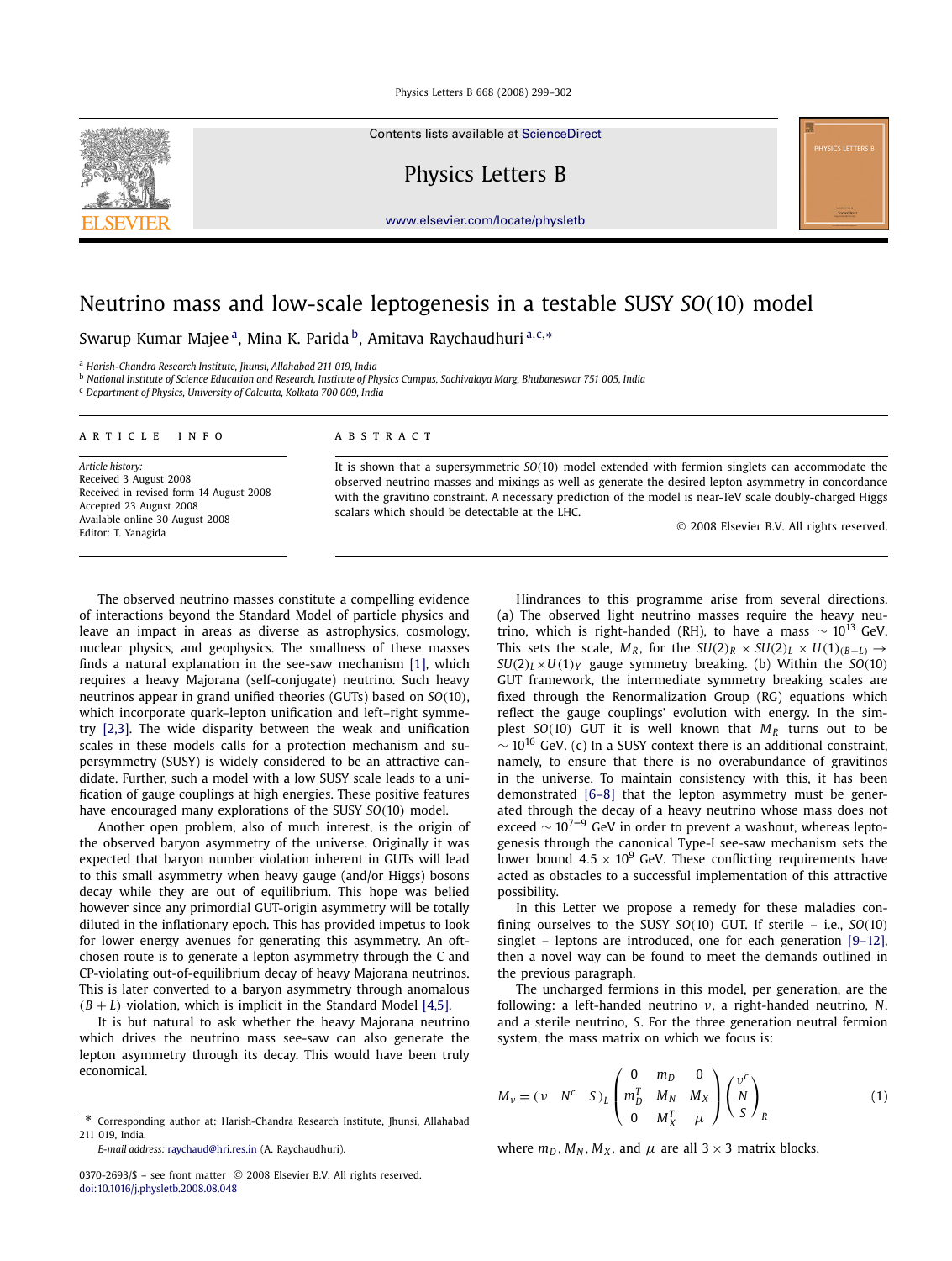

**Fig. 1.** The tree and one-loop contributions to the decay of  $T_1$  that generate the lepton asymmetry.

*M*<sup>2</sup>

It is not unreasonable to expect that the mass matrix in Eq. (1) will alleviate the tension, summarised earlier, between light neutrino masses and adequate low-scale thermal leptogenesis. As discussed below, the double see-saw structure for the light neutrino masses, arising from Eq. (1), also decouples it to some extent from low-scale leptogenesis;  $M_N$ ,  $M_X$ , and  $\mu$  appear in different fashions in the expressions. Utilizing an extension of the Minimal Supersymmetric Standard Model (MSSM) by the addition of RH neutrinos and extra fermion singlets, which results in a neutrino mass matrix of the structure of Eq. (1), Kang and Kim [12] have found solutions to both the above issues. There,  $m_D$  has been identified, as is done in the MSSM, with the charged lepton mass matrix. On the other hand, in the *SO*(10) model which is espoused here, quark–lepton symmetry [2] identifies the neutrino Dirac mass matrix  $m<sub>D</sub>$  with the up-quark mass matrix whose 33 element is nearly 100 times heavier. This, along with other GUT constraints, pose additional hurdles in addressing the problems in SUSY *SO*(10).

We work in a basis in which the down-quark and charged lepton mass matrices are diagonal. This ensures that the entire mixings in the quark and lepton sectors can be ascribed to the mass matrices of the up-type quarks and the neutrinos, respectively. Using quark–lepton unification, the quark masses, and the Cabibbo– Kobayashi–Maskawa mixing angles, one therefore obtains *mD*, up to  $\mathcal{O}(1)$  effects due to RG evolution.

We utilize spontaneous symmetry breaking of SUSY *SO*(10) with the Higgs representations **210**, **54**, **126** ⊕ **126**, 16 ⊕ **16**, and **10**. By using the mechanism of D-Parity breaking near the GUT scale [13], the RH-triplet pair  $\Delta_R(1, 3, 1, -2) \oplus \overline{\Delta}_R(1, 3, 1, 2)$ , and the RH-doublet pair  $\chi_R$  (1, 2, 1, -1)  $\oplus \bar{\chi}_R$  (1, 2, 1, 1) are treated to have masses at much lower scales compared to their left-handed counterparts.  $M_X = F x_R$ , in Eq. (1), is generated *via* the vacuum expectation value (vev)  $\langle \chi_R(1,2,1,-1) \rangle = \langle \bar{\chi}_R(1,2,1,1) \rangle = x_R$ , where we take *F* to be a matrix with entries  $\mathcal{O}(0.1)$ .

Although we do not assign any direct vev to the RH-triplets, through a  $\Delta_R$  exchange involving a trilinear coupling in the superpotential,  $\lambda \Delta_R \bar{\chi}_R \bar{\chi}_R$ , an effective vev  $\langle \Delta_R(1, 3, 1, -2) \rangle \equiv$  $v_R = \lambda \frac{x_R^2}{m_{\Delta_R}}$  is generated, resulting in the mass term  $M_N \sim$  $f(\Delta_R(1, 3, 1, -2))$ , where *f* is a typical Yukawa coupling of Majorana type. If  $m_{\Delta_R}$  is around 1 TeV, which can be arranged by a tuning of the D-parity breaking term in the Lagrangian, the entries of  $M_N$  are  $\mathcal{O}(10^{11})$  GeV. Without any loss of generality,  $M_N$  can be chosen to be diagonal.

Notice that the *SU*(2)*<sup>R</sup>* × *U*(1)*B*−*<sup>L</sup>* symmetry breaks at the scale  $\langle \Delta_R (1,3,1,-2) \rangle \simeq 10^{11}$  GeV while  $x_R \sim 10^7$  GeV. The states  $\Delta_R^{\pm}$  and  $\text{Re}(\Delta_R^0)$  are eaten up as Goldstone bosons by the  $W_R^{\pm}$  and  $W_R^0$  fields and  $\Delta_R^{++}, \Delta_R^{--}$  and  $\text{Im}(\Delta_R^0)$  survive as physical states with mass ∼ 1 TeV. The Type-II see-saw contribution to the light neutrino mass matrix is damped out in this case because of the large masses of the left-handed Higgs triplet leading to *m*II ≃ 10−5–10−<sup>6</sup> eV [14,15]. Further, the vev of χ*<sup>L</sup>* is zero or negligible.

Block diagonalization of the mass matrix in Eq. (1) in the limit in which we are working (i.e.,  $M_N \gg M_X \gg \mu \gg m_D$ ) leads to:

$$
M_S \sim \mu - \frac{m_X}{M_N}, \qquad M \sim M_N + \frac{m_X}{M_N}, \tag{2}
$$

where  $m_v$ ,  $M_s$ , and  $M$  are  $3 \times 3$  matrices. The light neutrino masses are in a double see-saw pattern and  $\mu$  is determined once  $M_X$  is fixed. It may be noted that the mass matrix structure in Eq. (1) ensures that the type I see-saw contribution is absent and  $M_N$  remains unconstrained by the light neutrino masses. This freedom in  $M_N$  – a hallmark of the model – is vital to ensure adequate leptogenesis.

*M*<sup>2</sup>

The eigenstates of  $M_s$ , which we denote by  $T_i$  ( $i = 1, 2, 3$ ), are superpositions of the sterile neutrinos *S* (predominant) and the right-handed ones *N*. These states are found to lie well-below  $10<sup>9</sup>$  GeV, consistent with the gravitino constraint. In fact we show that this model allows successful leptogenesis at a temperature  $T \simeq M_T \simeq 5 \times 10^5$  GeV, which is nearly 4 orders below the maximum allowed value. Further, the singlet fermions decay through their mixing with the  $N_i$  which is controlled by the ratio  $M_X/M_N$ . The latter, which have masses  $\mathcal{O}(10^{11})$  GeV and are off-shell, decay to a final  $l\phi$  state, where *l* is a lepton doublet and  $\phi$  the up-type MSSM Higgs doublet. This two-step process – for which tree and loop diagrams are depicted in Fig. 1 (SUSY contributions are small) – results in a lepton asymmetry of the correct order. Because of the large value of  $M_N \gg M_X$ , a small *S*–*N* mixing results naturally in the  $T_i$  which in turn guarantees the out-of-equilibrium condition to be realized near temperatures  $T \simeq M_T$ .

A quantitative analysis of this programme has been carried out using the Boltzmann equations determining the number densities in a co-moving volume  $Y_T = n_T/n_S$  and  $Y_L = n_L/n_S$ , where  $n_T$ ,  $n<sub>L</sub>$  and  $n<sub>S</sub>$  are respectively the number densities of the decaying neutrinos, leptons and the entropy:

$$
\frac{dY_T}{dz} = -(Y_T - Y_T^{eq}) \left[ \frac{\Gamma_D^T}{zH(z)} + \frac{\Gamma_S^T}{zH(z)} \right],
$$
  
\n
$$
\frac{dY_L}{dz} = \epsilon_T \frac{\Gamma_D^T}{zH(z)} (Y_T - Y_T^{eq}) - \frac{\Gamma_W^{\ell}}{zH(z)} Y_L
$$
\n(3)

where  $\Gamma_D^T$ ,  $\Gamma_s^T$  and  $\Gamma_W^{\ell}$  represent the decay, scattering, and washout rates, respectively, that take part in establishing a net lepton asymmetry. We refrain from presenting their detailed expressions here [16]. The Hubble expansion rate  $H(z)$ , where  $z = M<sub>T</sub>/T$ , and the CP-violation parameter are given by

$$
H(z) = \frac{H(M_T)}{z^2}, \quad H(M_T) = 1.67 g_*^{1/2} \frac{M_T^2}{M_{\text{Pl}}},
$$
  

$$
\epsilon_T = \frac{\Gamma(T \to l\phi) - \Gamma(T \to \bar{l}\phi^*)}{\Gamma(T \to l\phi) + \Gamma(T \to \bar{l}\phi^*)}.
$$
 (4)

Our target is to use Eqs. (2) and (3) to obtain an acceptable solution within the framework of SUSY *SO*(10). Through an exhaustive analysis we find an appropriate choice of the block matrices appearing in Eq. (1) which guarantees adequate leptogenesis while maintaining full consistency with the observed neutrino masses and mixing as well as the gravitino constraint. The mass scales are fixed as dictated by the RG evolution of gauge couplings in SUSY *SO*(10) when effects of two dim.5 operators scaled by the Planck

$$
m_{\nu} \sim -m_D \big[M_X^{-1} \mu \big(M_X^T\big)^{-1}\big] m_D^T,
$$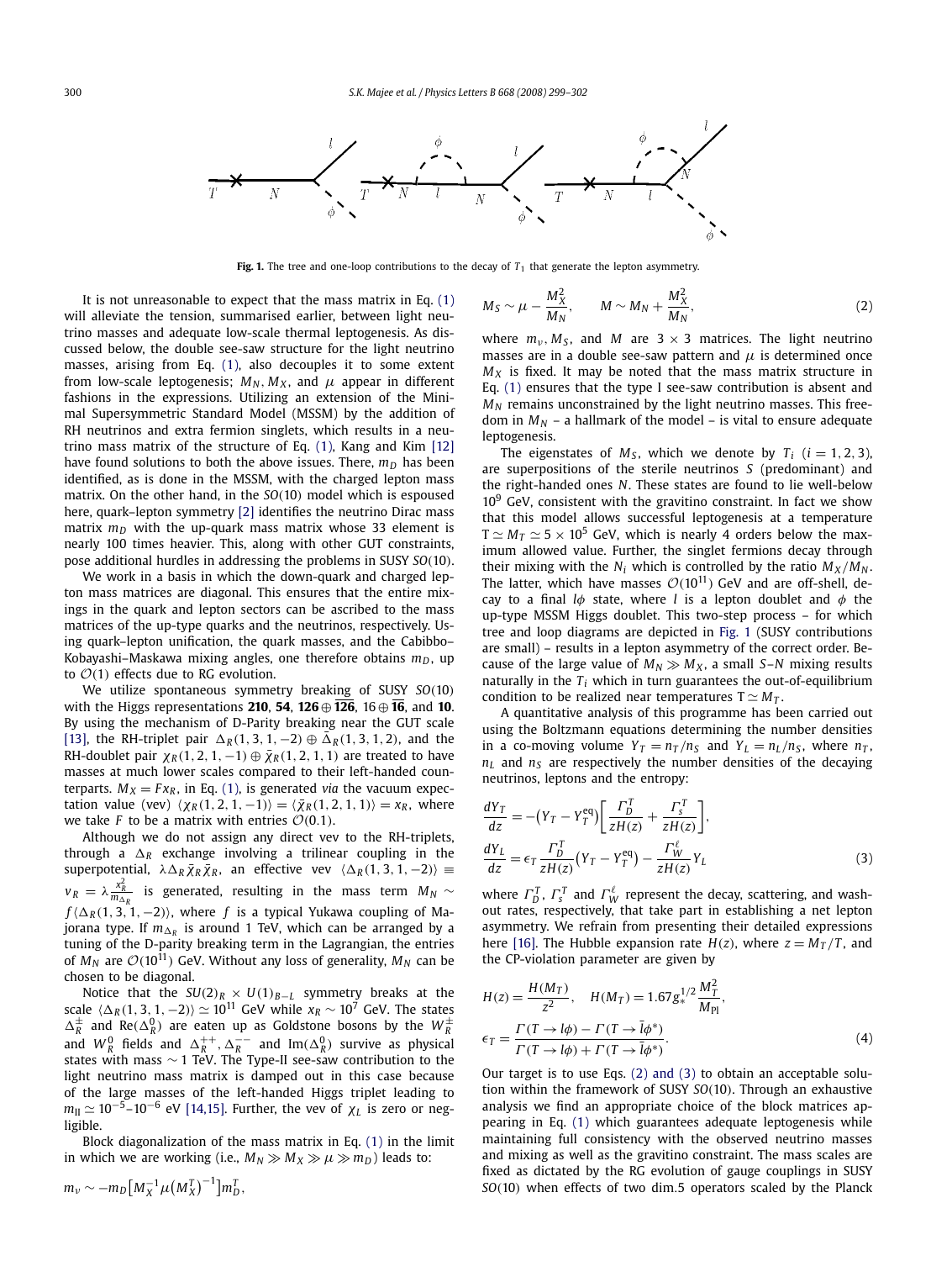

**Fig. 2.** The comoving density of  $T_1$  –  $Y_T$  – and the leptonic asymmetry –  $Y_L$  – as a function of z. Also shown is  $Y_T^{eq}$ . The inset displays the decay ( $\Gamma_T^D$ ) and inversedecay (Γ *ID T* ) rates of *T*<sup>1</sup> compared with the Hubble expansion rate, *H*, as a function of *z*.

mass are included [16–18]. The strategy we follow is to choose the matrix  $M_X$  first. To minimize the number of independent parameters, we take the matrix *F* to be real and diagonal, which is reflected in  $M_X$ . Then using  $m_D$ , as fixed by quark–lepton unification,  $\mu$  is determined from the double see-saw formula given in Eq. (2). Using these inputs, one has to examine, by trial and error, different choices of  $M_N$  for adequate lepton asymmetry generation.

The results for the development of the leptonic asymmetry as the universe evolves are shown in Fig. 2. They are obtained with the choice  $M_X = \text{diag}(0.2, 0.3, 0.4)x_R$  with  $x_R = 6 \times 10^6$  GeV. The neutrino Dirac mass matrix,  $m_D$ , is constructed utilizing quark– lepton symmetry; the up-type quark mass eigenvalues and the CKM mixings are taken at the PDG [19] values with the CKMphase as 1 radian. The neutrino masses are fixed so as to satisfy  $\Delta m_{21}^2 = 8.0 \times 10^{-5} \text{ eV}^2$  and  $\Delta m_{32}^2 = 2.5 \times 10^{-3} \text{ eV}^2$  with the lightest neutrino taken massless. The neutrino mixing angles used are  $\theta_{23} = 45^\circ$ ,  $\theta_{12} = 32^\circ$ , and  $\theta_{13} = 7^\circ$ . No other CP-phases are introduced in the lepton sector except the one through the CKM matrix for quarks. With these inputs the matrix  $\mu$  is calculated following Eq. (2). For the RH-neutrino we use the mass matrix  $M_N = \text{diag}(0.1, 0.5, 0.9) \times 10^{11}$  GeV. This is consistent with  $m_{\Delta R}$  ~ 1 TeV. We assume that in the very initial stages the number densities,  $Y_{T_i}$ ,  $i = 1, 2, 3$ , and the leptonic asymmetry,  $Y_L$ , are zero. The chosen input values of the mass parameters result in a  $T_i$  mass spectrum such that only one state –  $T_1$  – is above the kinematic threshold for *l* $\phi$  production ( $m_{T_1} = 3.9 \times 10^5$  GeV) and the lepton asymmetry results through its decay. This ensures that the leptogenesis is consistent with the gravitino bound. It is seen from Fig. 2 that  $T_1$  decays fall out of equilibrium as the universe expands (inset) and *Y*<sub>*L*</sub> achieves the right order ( $\sim 10^{-10}$ ) starting off from a vanishing initial value while  $Y_T$  steadily tends towards  $Y_T^{\text{eq}}$ .

We stress again that an important outcome of the symmetry breaking is that out of the triplet  $\Delta_R$  the components  $\Delta_R^{\pm}$  and Re  $\Delta_R^{\circ}$  are absorbed as longitudinal modes of the broken generators of  $SU(2)_R \times U(1)_{B-L}$ . The physical states are  $\Delta_R^{++}, \Delta_R^{--}$  and Im  $\Delta_R^{\circ}$ and their superpartners. They will be within striking range of the LHC and the ILC with  $m_{\Delta} \simeq 300$  GeV–1 TeV.

Finally, we briefly discuss the mechanism of SUSY *SO*(10) breaking [16–18]:

$$
SO(10) \xrightarrow{M_U} SU(3)_C \times SU(2)_R \times SU(2)_L \times U(1)_{B-L}[\mathcal{G}_{3221}]
$$
  
\n
$$
\xrightarrow{M_R} SU(3)_C \times SU(2)_L \times U(1)_Y[\mathcal{G}_{std}]
$$
  
\n
$$
\xrightarrow{M_Z} SU(3)_C \times U(1)_Q.
$$
 (5)

The *SO*(10) Higgs multiplets **210** and **54** are utilized to break the symmetry at  $M_U$ . Within the 210 there are two components which develop vevs; one breaks  $SO(10)$  to  $G_{3221}$  while the other is responsible for D-parity breaking. The vev of the singlet under the Pati–Salam group contained in **54** ensures that there are no light pseudo-Goldstone bosons arising from the **210** to upset perturbative gauge coupling evolution. As already discussed,  $SU(2)_R \times U(1)_{R-I}$  is broken by the vevs of RH-triplets in **126** $\oplus$  **126**. This induced vev,  $v_R \sim 10^{11}$  GeV, is also responsible for the masses of the *N<sup>i</sup>* . The last step of breaking in Eq. (5) relies on the electroweak vev of the weak bi-doublet in **10**. We have carried out an analysis of the RG evolution of the gauge couplings to determine the intermediate mass scales. We find that  $M_R \sim 10^{9-11}$  GeV can be obtained through the introduction of effective dim.5 operators scaled by the Planck mass,  $M_{\text{Pl}}$  [18]. It is noteworthy that both **210** and **54** are necessary for a viable SUSY *SO*(10) breaking pattern and that the resulting two dim.5 operators are instrumental in alleviating the problem of leptogenesis under the gravitino constraint:

$$
\mathcal{L}_{\rm NRO} = -\frac{\eta_1}{2M_{\rm Pl}} \operatorname{Tr} \left( F_{\mu\nu} \Phi_{210} F^{\mu\nu} \right) - \frac{\eta_2}{2M_{\rm Pl}} \operatorname{Tr} \left( F_{\mu\nu} \Phi_{54} F^{\mu\nu} \right). \tag{6}
$$

The details of this analysis will be presented elsewhere [16]. Suffice it to state that  $|\eta_{1,2}| \sim \mathcal{O}(1)$  and the interactions in Eq. (6) lead to finite corrections to the gauge couplings at the GUT-scale. The couplings of the left–right gauge group thus emerge from one effective GUT-gauge coupling. The upshot of this is that with these additional contributions it is possible to lower  $M_R$  to as low as  $10^9$ – $10^{11}$  GeV as required in this model. The grand unification scale is high:  $M_U \sim 10^{17-18}$  GeV and the model predicts a stable proton for all practical purposes.

We expect that this model will have a natural extension to an *E*(6)-GUT wherein the matter multiplets and the singlet fields will constitute the fundamental **27** representation of the gauge group.

In conclusion, we have presented a SUSY *SO*(10)-based model relying on a double see-saw mechanism which is (a) consistent with the known neutrino masses and mixing, and (b) can lead to a correct lepton asymmetry via the decays of sterile, i.e., *SO*(10) singlet, neutrinos while remaining in concordance with the gravitino constraint. The intermediate scales are obtained through an RG analysis of the gauge coupling running and are consistent with a long-lived proton. The model is falsifiable through its prediction of doubly-charged Higgs bosons within the reach of the LHC.

# **Acknowledgements**

M.K.P. thanks the Harish-Chandra Research Institute for hospitality. The work is supported from funds of the XIth Plan Neutrino project at HRI. Computation facility of the HRI Cluster project is also acknowledged.

## **References**

- [1] P. Minkowski, Phys. Lett. B 67 (1977) 421;
	- M. Gell-Mann, P. Rammond, R. Slansky, in: D. Freedman, et al. (Eds.), Supergravity, North-Holland, Amsterdam, 1980;
	- T. Yanagida, in: Proceedings of the KEK Workshop, 1979 (unpublished); R.N. Mohapatra, G. Senjanović, Phys. Rev. Lett. 44 (1980) 912;
	- S.L. Glashow, NATO Adv. Study Inst. Ser. B Phys. 59 (1979) 687.
- [2] J.C. Pati, A. Salam, Phys. Rev. D 10 (1974) 275.
- [3] R.N. Mohapatra, J.C. Pati, Phys. Rev. D 11 (1975) 566;
- R.N. Mohapatra, J.C. Pati, Phys. Rev. D 11 (1975) 2558; G. Senjanovic, R.N. Mohapatra, Phys. Rev. D 12 (1975) 1502. ´
- [4] M. Fukugita, T. Yanagida, Phys. Lett. B 174 (1986) 45.
- [5] V.A. Kuzmin, V.A. Rubakov, M.E. Shaposhnikov, Phys. Lett. B 155 (1985) 36. [6] W. Buchmuller, R.D. Peccei, T. Yanagida, Annu. Rev. Nucl. Part. Sci. 55 (2005) 311;
	- L. Covi, E. Roulet, F. Vissani, Phys. Lett. B 384 (1996) 169; A. Pilaftsis, Nucl. Phys. B 504 (1997) 61;